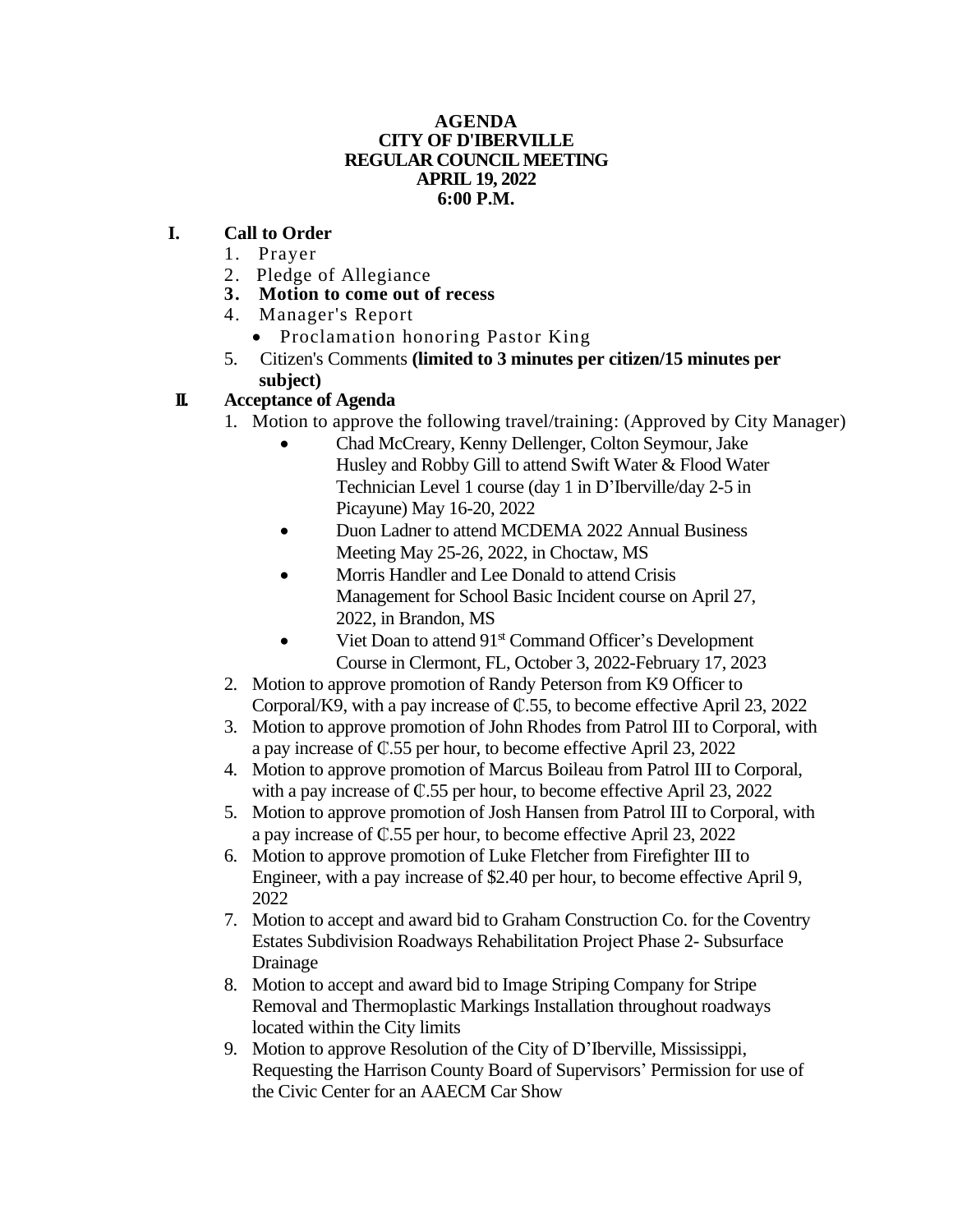- 10. Motion to approve Rental Agreement for the Use of a Harrison County Facility (for AAECM Car Show)
- 11. Motion to approve Memorandum of Agreement with MDOT for Mallet Rd/Sangani Intersection Engineering (SP-9045-00(003)LPA/109147-701000
- 12. Motion to approve Engagement Letter with The Arbitrage Group, Inc. for the TIF Limited Obligation Bonds Series 2017A (Race Track Rd. Redevelopment Project)
- 13. Motion to approve Pay Estimate No. 3 for Lane Construction Company in the amount of \$242,951.61 for the Popps Ferry Rd. Relocation Phase IV Improvements Project
- 14. Motion to approve donation in the amount of \$300.00 to D'Iberville Historical Society for the purpose of advertising and bringing into favorable notice the opportunities, possibilities and resources of the City of D'Iberville (for use of Town Green for Meetings, minus the termination clause/60 days notice)
- 15. Motion to approve donation in the amount of \$200.00 to Satchmo's Jazz Club for the purpose of advertising and bringing into favorable notice the opportunities, possibilities and resources of the City of D'Iberville (for use of barricades for the Purple and Gold Mixer and Silent Auction on April 30, 2022)
- 16. Motion to approve donation in the amount of \$550.00 to North Bay Civitan Club for the purpose of advertising and bringing into favorable notice the opportunities, possibilities and resources of the City of D'Iberville (for use of Town Green Meetings, minus the termination clause/60 days notice)
- 17. Motion to approve donation in the amount of \$300.00 to D'Iberville High School for the purpose of advertising and bringing into favorable notice the opportunities, possibilities and resources of the City of D'Iberville (for use of the Community Center for the annual band banquet)
- 18. Motion to take off the table Motion to take off the table approval/acceptance Landshaper's bid for Asphalt and Milling
- 19. Motion to approve/accept Landshaper's bid for Asphalt and Milling
- 20. Motion to approve AdComp Systems Payments and Technology Services Authorization Agreement
- 21. Motion to approve Planning Commission Transcript of March 23, 2022
- 22. Case Number 2022-13-**DR Horton-**Application for a Variance Request for 12 feet difference (from 30 ft to 18 ft) on the side yard facing the corner in lot 35 of the Windmill Ridge Subdivision in an R-1 Single Family Residential District (Approved by Planning Commission)
- 23. Case Number 2022-14-**Tillman Infrastructures, LLC-**Application for a Conditional Use Approval for 195' wireless communication cell tower to be located at 14560 Lamey Bridge Rd. in a C-2 General Commercial District (Approved by Planning Commission)
- 24. Motion to approve Resolution by the City of D'Iberville for Final Plat Approval for Windmill Ridge (Meginley) Phase 2 (With Conditions Spelled out in the Resolution)
- 25. Motion to approve Resolution by the City of D'Iberville For Final Plat